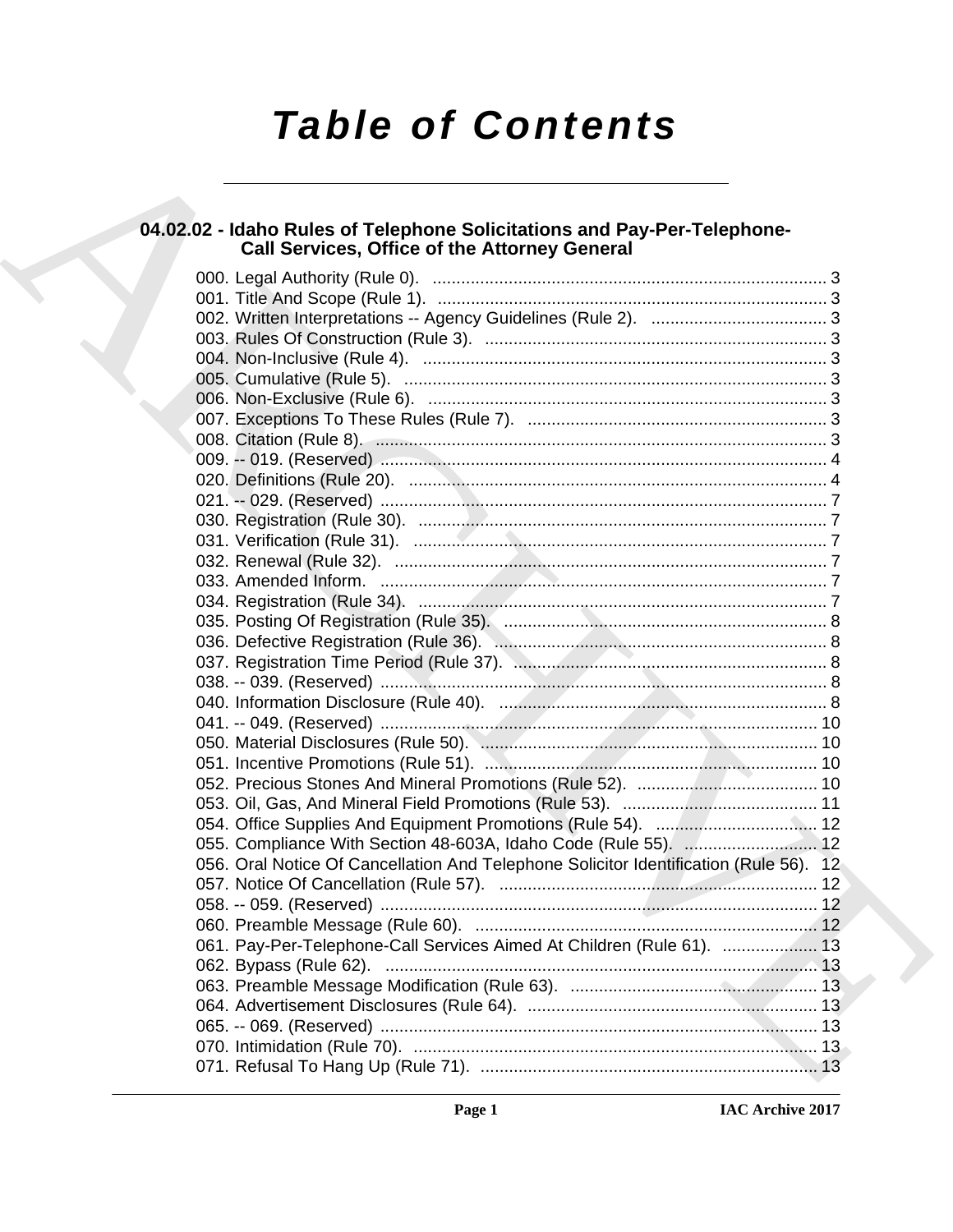# *Table of Contents (cont'd)*

| 080. Appointment Of Attorney General As Agent For Service Of Process |
|----------------------------------------------------------------------|
|                                                                      |
|                                                                      |
|                                                                      |
|                                                                      |
|                                                                      |
|                                                                      |
|                                                                      |
|                                                                      |
|                                                                      |
|                                                                      |
|                                                                      |
|                                                                      |
|                                                                      |
|                                                                      |
|                                                                      |
|                                                                      |
|                                                                      |
|                                                                      |
|                                                                      |
|                                                                      |
|                                                                      |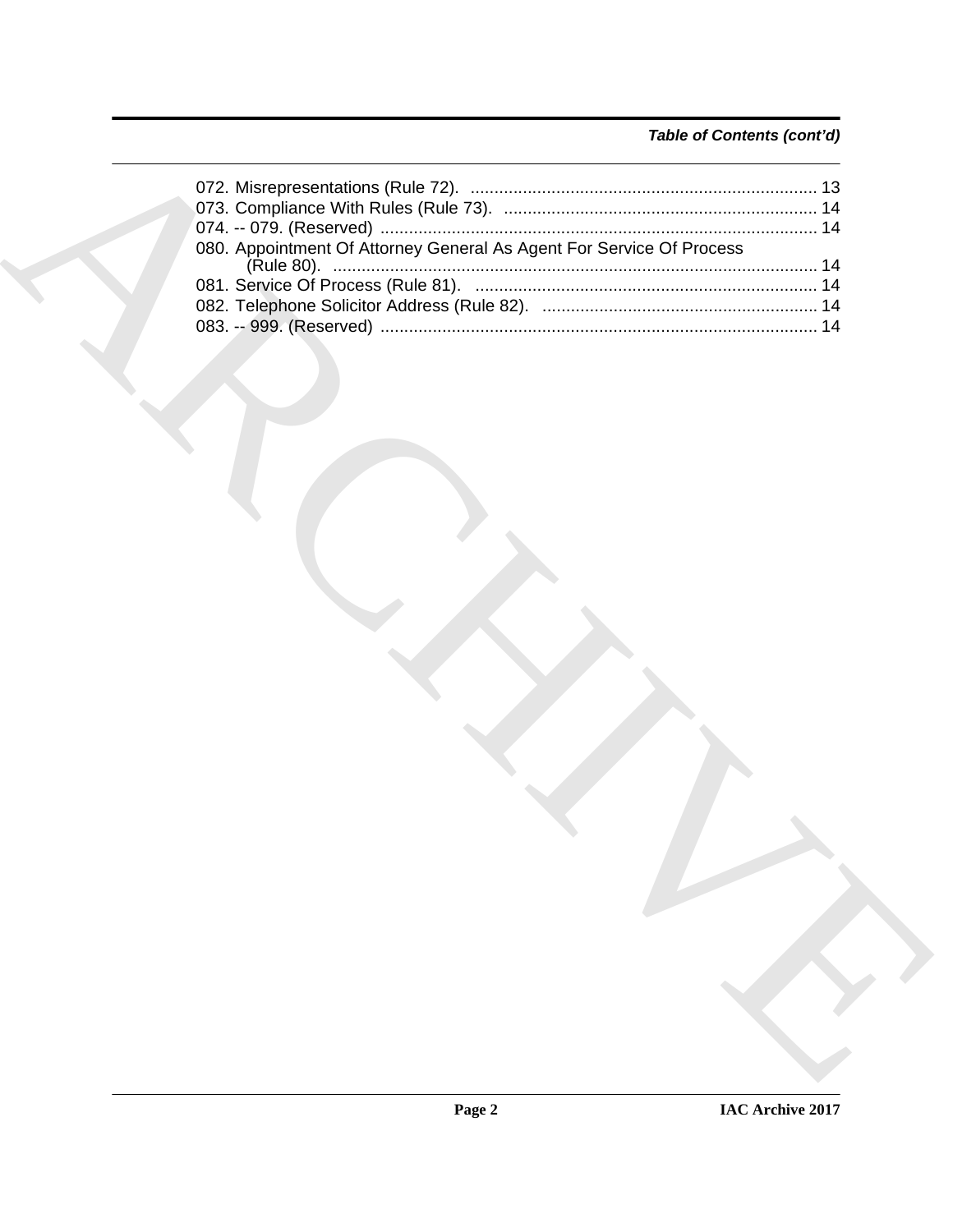#### **IDAPA 04 TITLE 02 CHAPTER 02**

### <span id="page-2-0"></span>**04.02.02 - IDAHO RULES OF TELEPHONE SOLICITATIONS AND PAY-PER-TELEPHONE-CALL SERVICES, OFFICE OF THE ATTORNEY GENERAL**

#### **Subchapter A -- General Provisions (Rules 0 - 19)**

#### <span id="page-2-1"></span>**000. LEGAL AUTHORITY (RULE 0).**

This chapter is adopted under the legal authority of Title 67, Chapter 52, Idaho Code, and pursuant to Sections 48- 1006(1), 48-1106, and 48-604, Idaho Code.

#### <span id="page-2-2"></span>**001. TITLE AND SCOPE (RULE 1).**

**01.** Title. These rules shall be entitled "Idaho Rules of Telephone Solicitations and Pay-Per-Telephone-<br>vices. Office of the Attorney General." IDAPA 04. Title 02. Chapter 02. (7-1-93) Call Services, Office of the Attorney General," IDAPA 04, Title 02, Chapter 02.

**CHARCES OF THE MATERIX CONTRACTIONS AND PAY-PER TELEPHONE<br>
CALL SERVICES, OF FICE OF THE ATTORNEY GENERAL<br>
Simbanger A - General Providence<br>
Simbanger A - General Providence<br>
The Material Research of the ATTORNEY (RITLE Scope**. This chapter has the following scope: These rules are intended to safeguard persons against deceit and financial hardship, to insure, foster, and encourage competition and fair dealings among telephone solicitors by requiring adequate disclosure, and to prohibit representations that have the capacity, tendency, or effect of misleading a purchaser acting reasonably under the circumstances. Further, these rules are intended to provide reasonable guidance to persons doing telephone solicitations and providing pay-per-telephone-call services either from or to locations in the state of Idaho. (7-1-93)

### <span id="page-2-3"></span>**002. WRITTEN INTERPRETATIONS -- AGENCY GUIDELINES (RULE 2).**

In accordance with Section  $67-5201(19)(b)(iv)$ , Idaho Code, this agency has written statements that pertain to the interpretation of the rules of this chapter, or to the compliance with the rules of this chapter. The document is available for public inspection and copying at cost at the Office of the Attorney General, Consumer Protection Unit.

 $(7-1-93)$ 

#### <span id="page-2-4"></span>**003. RULES OF CONSTRUCTION (RULE 3).**

Without limiting the scope of any section of the ITSA or the IPTCA, or any other rule or law, these rules shall be liberally construed and applied to promote the general purposes and policies of these Acts. (7-1-93)

#### <span id="page-2-5"></span>**004. NON-INCLUSIVE (RULE 4).**

These rules are not intended to cover all trade practices that violate the provisions of the ITSA or the IPTCA. Other areas of illegal telephone solicitations or pay-per-telephone-call services not specifically encompassed by these rules are still actionable under the ITSA, the IPTCA, or the Idaho Consumer Protection Act, codified at Title 48, Chapter 6,<br>(7-1-93) Idaho Code. (7-1-93)

#### <span id="page-2-6"></span>**005. CUMULATIVE (RULE 5).**

These rules are intended to be cumulative in effect and supplementary to each other as well as to the Idaho Consumer Protection Rules, codified at IDAPA 04.02.01. If acts or practices are governed by more than one rule under either these rules or the Idaho Consumer Protection Rules, compliance with all applicable rules is required. (7-1these rules or the Idaho Consumer Protection Rules, compliance with all applicable rules is required.

#### <span id="page-2-7"></span>**006. NON-EXCLUSIVE (RULE 6).**

These rules are in addition to, and do not affect, any other rights or obligations that may exist by statute or judicial decision. (7-1-93)  $\alpha$  decision. (7-1-93)

#### <span id="page-2-8"></span>**007. EXCEPTIONS TO THESE RULES (RULE 7).**

Exempted telephone solicitors are exempt from subchapters C, D, and H, and TSR 056 and TSR 057. Exempted information providers are exempt from subchapter F. (7-1-93)

#### <span id="page-2-9"></span>**008. CITATION (RULE 8).**

The official citation of these rules is IDAPA 04.02.02.000. For example, this section's citation is IDAPA 04.02.02.008. In written submissions to the Attorney General or issued by the Attorney General, these rules may be

#### **Section 000 Page 3**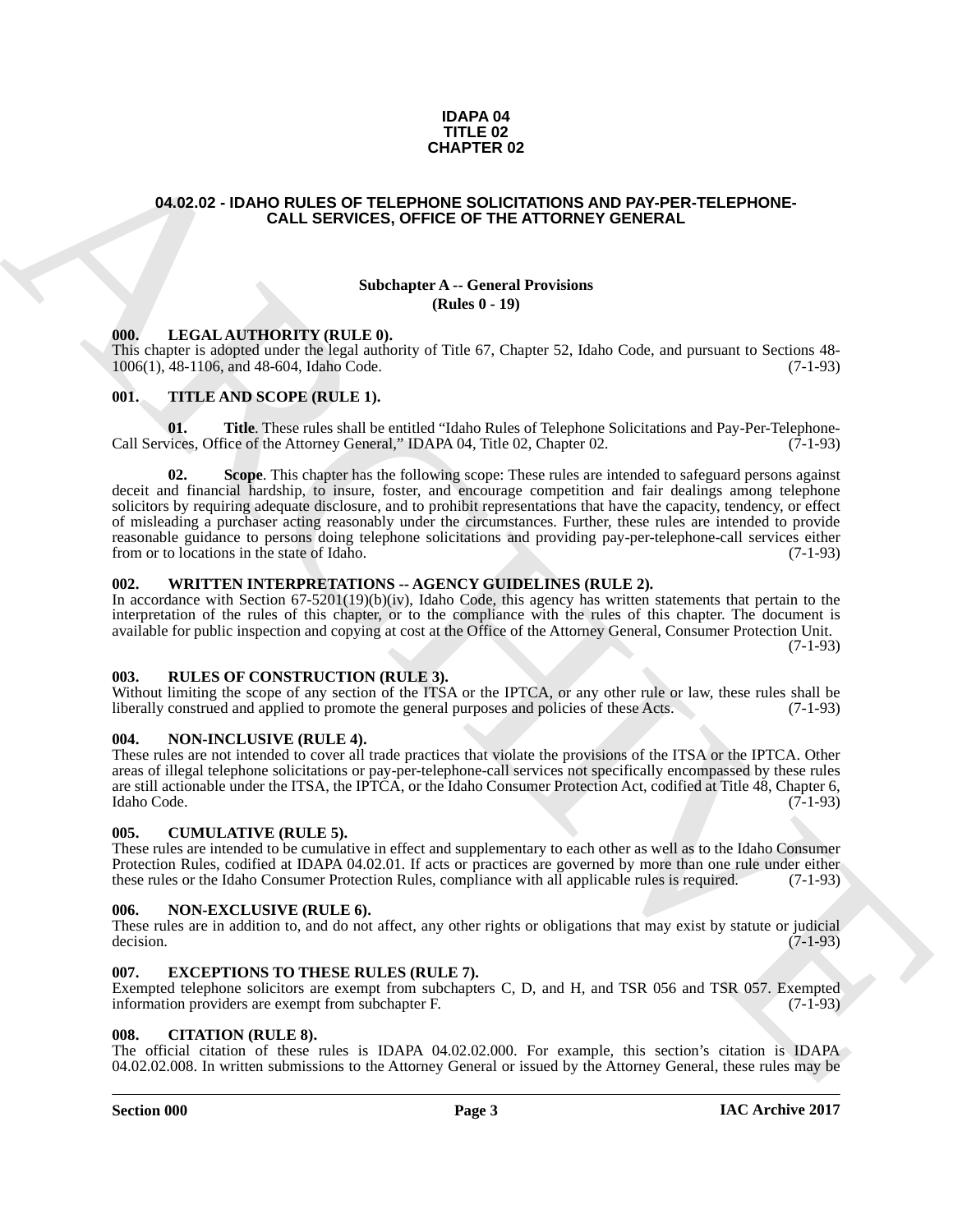cited as TSR (Telephone Solicitation Rules) and rule number less leading zeroes. For example, this rule may be cited  $\alpha$  as TSR 008. (7-1-93)

#### <span id="page-3-0"></span>**009. -- 019. (RESERVED)**

#### **Subchapter B -- Definitions (Rules 20 -- 29)**

#### <span id="page-3-1"></span>**020. DEFINITIONS (RULE 20).**

Office of the Attorney General Constraints and the transformation of the space of the same of the space of the same of the same of the same of the same of the same of the same of the same of the same of the same of the sa The definitions set forth in Sections 48-1002 and 48-1102, Idaho Code, apply with full force and effect to all provisions and sections of these rules. Terms not defined in these rules, the Idaho Consumer Protection Rules, codified at IDAPA 04.02.01.000, or Sections 48-1002, 48-1102, or 48-602, Idaho Code, shall be construed in accordance with general principles of Idaho law. As used in this chapter: (7-1-93) accordance with general principles of Idaho law. As used in this chapter:

<span id="page-3-2"></span>**01. Advertisement (Including Words of Similar Meaning or Import)**. Any oral, written, graphic, or pictorial representation, statement, or public notice, however made or utilized, including, without limitation, by publication, dissemination, solicitation or circulation, in the course of trade and commerce. (7-1-92)

<span id="page-3-3"></span>**02. Business Days**. All days of the week except Saturdays and Sundays and all other legal holidays as by Section 73-108, Idaho Code. (7-1-92) defined by Section 73-108, Idaho Code.

<span id="page-3-4"></span>**03. Clear and Conspicuous Disclosure**. A statement, representation, or term which is disclosed in a manner that is: (7-1-92)

**a.** Reasonably close to any statement, representation or term it clarifies, modifies, explains, or to otherwise relates: (7-1-92) which it otherwise relates;

| Reasonably noticeable: | $(7-1-92)$ |
|------------------------|------------|
|                        |            |

- **c.** Reasonably understandable by the persons to whom it is directed; and (7-1-92)
- <span id="page-3-6"></span><span id="page-3-5"></span>**d.** Not contradictory to any terms it purports to clarify, modify, or explain.  $(7-1-92)$

**04.** Conducting Business. Making telephone solicitations either to or from locations within the State of Idaho. (7-1-92) of Idaho. (7-1-92)

**05. Exempted Information Providers**. Any telephone corporation that provides basic local exchange service or message telecommunication service, as defined by Section 62-603, Idaho Code, which transmits pay-pertelephone-call services but does not control the content of the information transmitted. (7-1-93)

<span id="page-3-7"></span>

| -06.<br><b>Exempted Telephone Solicitors.</b> A person: |  | $(7-1-93)$ |
|---------------------------------------------------------|--|------------|
|---------------------------------------------------------|--|------------|

**a.** Engaging in telephone solicitations where: (7-1-93)

i. The solicitation is an isolated transaction and not done in the course of a pattern of repeated ons of like nature; or  $(7-1-92)$ transactions of like nature; or

ii. Less than sixty percent (60%) of such person's prior year's sales were made as a result of telephone solicitations. (7-1-92) solicitations. (7-1-92)

**b.** Making a telephone solicitation where the purchaser contacted has previously purchased goods or services from the person or the business entity for which the person is calling. (7-1-93)

**c.** Making a telephone solicitation: (7-1-93)

i. Without the intent to make or obtain provisional acceptance of a purchase during the telephone on; and  $(7-1-92)$ solicitation; and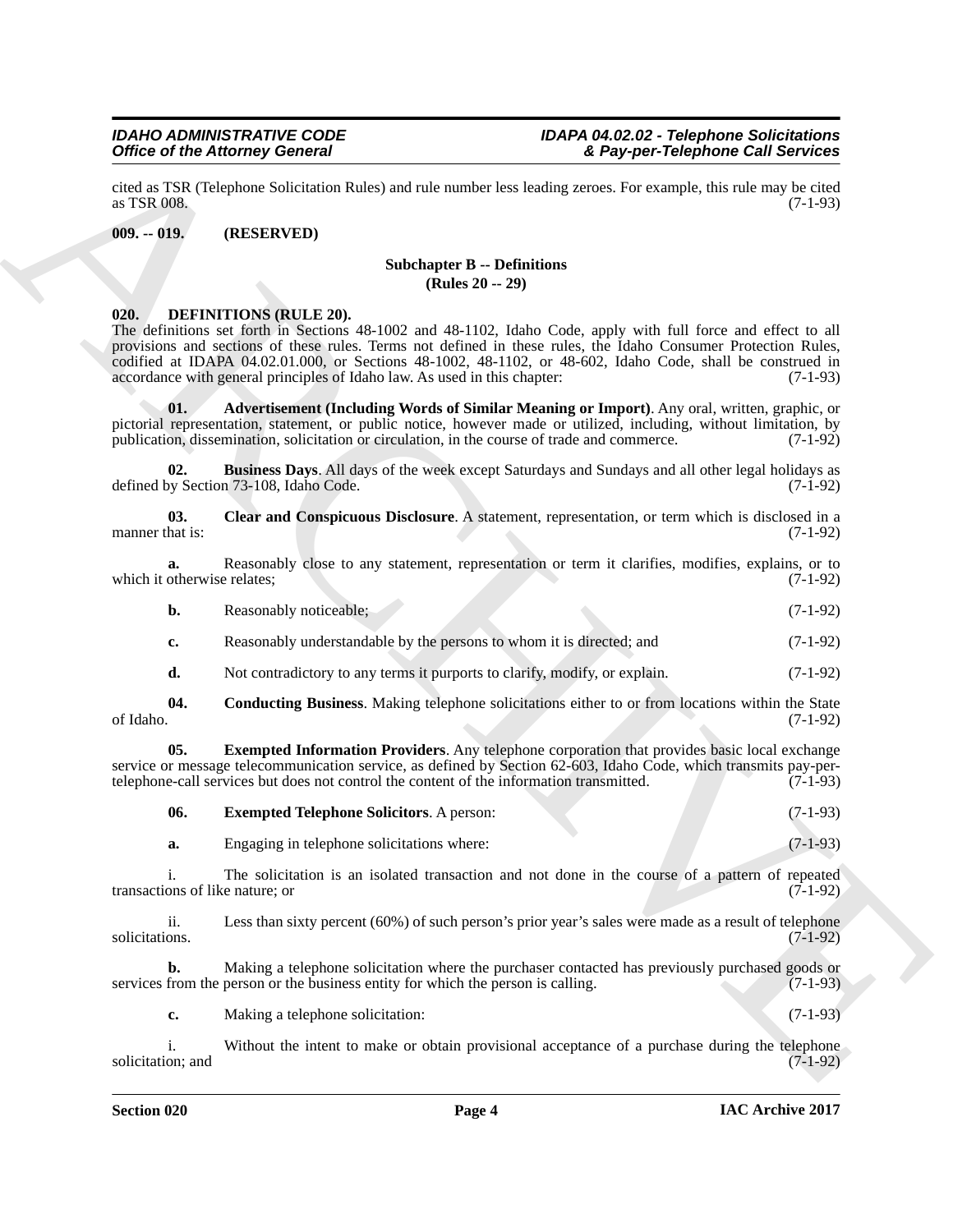ii. Who only makes the major sales presentation or arranges for the major sales presentation to be made at a later face-to-face meeting between the person and the purchaser, and the later face-to-face meeting is not<br>for the purpose of collecting the payment or delivering any item purchased. (7-1-92) for the purpose of collecting the payment or delivering any item purchased.

**d.** Whose business is licensed by any federal or state of Idaho governmental agency, except the *o* of state office, which has the power to revoke any license issued by the agency. (7-1-93) secretary of state office, which has the power to revoke any license issued by the agency.

**e.** Making a telephone solicitation solely for purposes of selling a subscription to or advertising in a newspaper or telephone directory of general circulation. (7-1-93)

**f.** Making a telephone solicitation solely for purposes of selling a magazine, periodical, book or or video recordings: (7-1-93) musical or video recordings:

i. Under which the telephone solicitor provides the purchaser with a form which the purchaser may struct the telephone solicitor not to ship the merchandise; and (7-1-92) use to instruct the telephone solicitor not to ship the merchandise; and

Office of the Attorney General interaction and presentation of Beyper-Telephrone Call Services<br>
math a line where the most presentation and presentation of any stars in the real of presentation in the same presentation in ii. Which complies with the Federal Trade Commission's "Use of Negative Option Plans by Sellers in Commerce Rule," 16 C.F.R. 425, or a continuity plan, subscription arrangement, series arrangement or single purchase unless the telephone solicitor ships goods to a purchaser who has consented in advance to receive such goods and the purchaser is given the opportunity to review the goods for at least seven (7) days and to receive a full refund for return of the undamaged goods.

**g.** Who has at least one (1) business location in the state of Idaho under the same name as that used in connection with telephone solicitations and ninety percent (90%) of the person's business involves the purchaser's obtaining services and products at the person's business location. (7-1-93)

Who is an issuer or subsidiary of an issuer that has a class of securities which is subject to Section 12 of the Securities Exchange Act of 1934, 15 U.S.C. Section 781, and which is either registered or exempt from registration under paragraphs (A), (B), (C), (E), (F), (G), or (H) of Subsection (g)(2) of that section. (7-1 registration under paragraphs  $(A)$ ,  $(B)$ ,  $(C)$ ,  $(E)$ ,  $(F)$ ,  $(G)$ , or  $(H)$  of Subsection  $(g)(2)$  of that section.

**i.** Who solicits sales by periodically publishing and delivering a catalog of the person's merchandise assers if the catalog: (7-1-93) to purchasers if the catalog:

i. Contains a written description or illustration of each item offered for sale; (7-1-93)

ii. Includes the business address or home office address of the telephone solicitor; (7-1-92)

iii. Includes at least twenty-four  $(24)$  pages of written material and illustration and is distributed in n one  $(1)$  state; and  $(7-1-93)$ more than one  $(1)$  state; and

<span id="page-4-0"></span>iv. Has an annual circulation by mailing of not less than two hundred fifty thousand (250,000). (7-1-92)

**07. Free (Including Words of Similar Meaning or Import)**. Without charge or cost, monetary or otherwise, to the recipient, and includes terms of essentially identical import, such as "give away" or "complimentary." (7-1-92)

**08.** Goods. Any property, tangible or intangible, real, personal or mixed, and any other article, (7-1-92) commodity, or thing of value.

<span id="page-4-2"></span><span id="page-4-1"></span>**09.** Information Provider. Any person that controls the content of a pay-per-telephone-call service (7-1-92)

<span id="page-4-4"></span>**10. ITSA**. Idaho Telephone Solicitation Act, codified at Title 48, Chapter 10, Idaho Code. (7-1-93)

<span id="page-4-3"></span>**11. IPTCA**. Idaho Pay-Per-Telephone-Call Act, codified at Title 48, Chapter 11, Idaho Code. (7-1-93)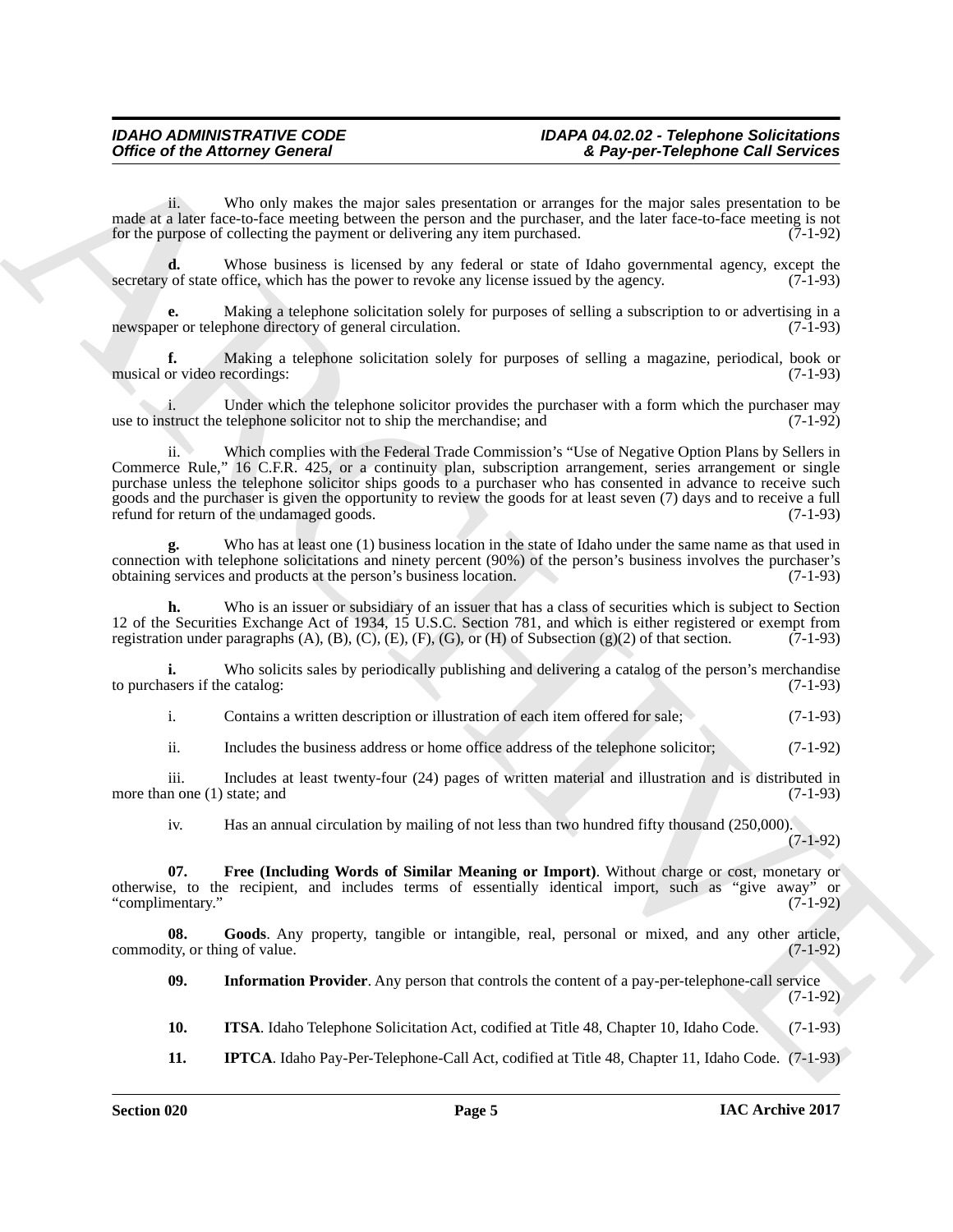Office of the Attorney General Control Control Control Control Control Control Control Control Control Control Control Control Control Control Control Control Control Control Control Control Control Control Control Contro **12. Newspaper of General Circulation**. A newspaper which holds a second class mailing permit from the United States Postal Service, has at least two hundred (200) subscribers, is made up of at least four (4) pages of at least five (5) columns, is not produced through any type of mimeographic process, and has been published or distributed within the State of Idaho on a weekly basis for at least seventy-eight (78) consecutive weeks, or on a daily basis, which is defined to be no less than five (5) days of any one (1) week, for at least twelve (12) months immediately preceding any telephone solicitation done by or on behalf of such newspaper. (7-1-92) immediately preceding any telephone solicitation done by or on behalf of such newspaper.

<span id="page-5-1"></span><span id="page-5-0"></span>**13. Offer.** Any solicitation, invitation, or proposal by a telephone solicitor to a purchaser through which a telephone solicitor, either directly or indirectly, attempts or intends to sell, rent, or lease goods or services or to induce a purchaser to purchase, rent, or lease goods or services. (7-1-92)

<span id="page-5-2"></span>**14. Pay-per-Telephone-Call Service**. Any telecommunications service which permits simultaneous calling by a number of callers to a single telephone number and for which the calling party is assessed, by virtue of completing the call, a charge that is not dependent on the existence of a presubscription relationship and for which the caller pays a per-call or per-time-interval charge that is greater than, or in addition to, the charge for transmission of the call. (7-1-92) the call.  $(7-1-92)$ 

<span id="page-5-3"></span>**15. Person**. Natural persons, partnerships, both limited and general, corporations, both foreign and domestic, companies, trusts, business entities, associations, both incorporated and unincorporated, and any other legal entity or any group associated in fact although not a legal entity, or any agent, assign, heir, servant, employee or representative thereof. (7-1-92) representative thereof.

<span id="page-5-4"></span>**16. Preamble Message**. A statement communicated to a person at the beginning of any pay-pertelephone-call service that contains the following: (7-1-92)

**a.** All per-call charges. If the call is billed on a usage sensitive basis, all rates, by minute or other unit of time, any minimum charges and the total cost for calls to that service must be disclosed if the duration of the payper-telephone-call service can be determined;

**b.** The name of the information provider; (7-1-92)

**c.** An accurate description of the information, goods, or services that the person will receive for the charge; and (7-1-92) charge; and (7-1-92)

**d.** A statement that billing will begin only after a specific identified event following the disclosure such as a signal tone. (7-1-92) message, such as a signal tone.

**17. Purchaser**. A person who is solicited to become or does become obligated to a telephone solicitor (7-1-92) or information provider.

<span id="page-5-7"></span><span id="page-5-6"></span><span id="page-5-5"></span>**18. Services**. Any work, labor, help, assistance, or instruction wherever provided or performed. (7-1-92)

**19. Telephone Directory of General Circulation**. A directory containing telephone numbers of individual residents and/or businesses which is published on a community-wide or regional basis and which is widely available to persons residing in such community or region through free distribution or direct purchase of said directory without the requirement of other purchases or affiliations. (7-1-92)

<span id="page-5-8"></span>**20. Telephone Solicitation**. A telephone solicitation is: (7-1-92)

**a.** Any unsolicited telephone call or facsimile transmission to a purchaser for the purpose of asking, inviting, requesting, or encouraging the purchaser to purchase or invest in goods or services; or (7-1-92) inducing, inviting, requesting, or encouraging the purchaser to purchase or invest in goods or services; or

- **b.** Any communication in which: (7-1-92)
- i. A free gift, award, or prize is offered, or in which it is advertised or implied that goods or services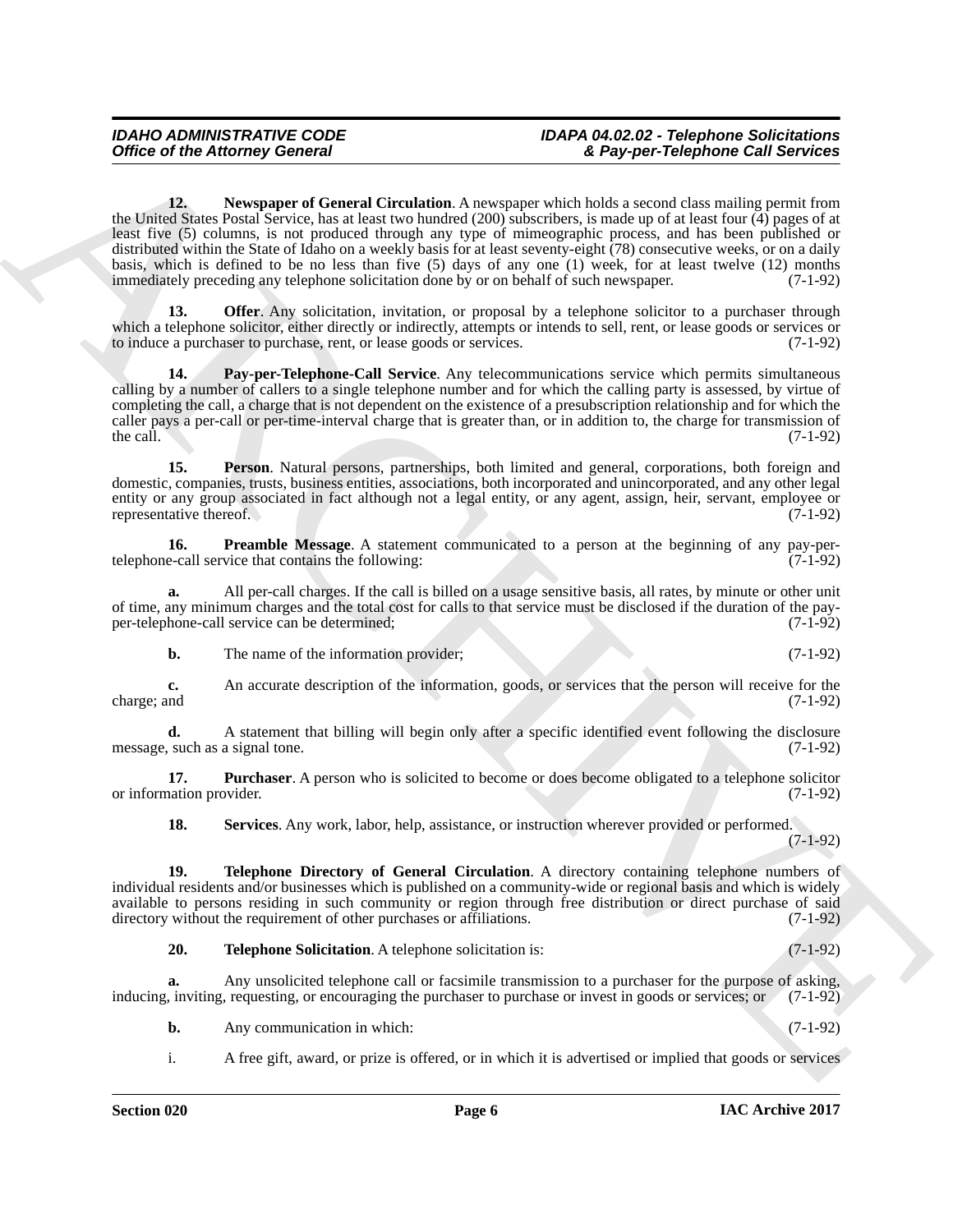are offered below the regular price of the goods or services; (7-1-92)

ii. A return telephone call is invited or the communication is followed up by a call to the purchaser by the telephone solicitor; and  $(7-1-92)$ 

iii. It is intended during the course of the return or follow-up call with the purchaser that a purchase or<br>(7-1-92) an agreement to purchase is made.

iv. For purposes of TSR 020.20.b., "any communication" means a written or oral statement or notification or advertisement transmitted to the purchaser through any means. (7-1-93)

<span id="page-6-7"></span>**21. Telephone Solicitor**. Any person who, on his own behalf or through other persons or through use omatic dialing-announcing device, engages in a telephone solicitation. (7-1-92) of an automatic dialing-announcing device, engages in a telephone solicitation.

<span id="page-6-9"></span><span id="page-6-8"></span>**22. Verifiable Retail Value**. A price at which a telephone solicitor can demonstrate that a substantial number of goods or services have been sold at retail by a person other than the telephone solicitor. If such substantiation described herein is not available to a telephone solicitor, verifiable retail value shall be no more than one and one-half  $(1.5)$  times the amount the telephone solicitor paid for the goods or services.  $($ one and one-half  $(1.5)$  times the amount the telephone solicitor paid for the goods or services.

Office of the Attorney General  $\frac{2}{3}$ <br>
are the baseline tractional prior of the state in a stretches.<br>
The Victoria material prior of the State in the State of the State of the State of the State of the State of the St **23. Written Confirmation**. A writing that includes the following information: the date of purchase, the telephone solicitor's complete address and registration number, a listing of all goods and/or services purchased, a listing of the price of each good and service purchased, the total obligation incurred by the purchaser, and the notice of cancellation as set forth in Section 48-1004, Idaho Code, and TSR 057. (7-1-93)

### <span id="page-6-0"></span>**021. -- 029. (RESERVED)**

### **Subchapter C -- Registration (Rules 30 -- 39)**

### <span id="page-6-10"></span><span id="page-6-1"></span>**030. REGISTRATION (RULE 30).**

Telephone solicitors shall register with the Consumer Protection Unit of the Office of the Attorney General at least ten (10) days prior to conducting business in Idaho by filing the information required by subchapter D and a nonrefundable filing fee of fifty (\$50) dollars. The information shall be submitted on a form and pursuant to instructions provided by the Consumer Protection Unit of the Office of the Attorney General. (7-1-93)

#### <span id="page-6-13"></span><span id="page-6-2"></span>**031. VERIFICATION (RULE 31).**

The information required by subchapter D shall be verified by a declaration signed by each principal of the telephone solicitor under penalty of perjury. The declaration shall specify the date and location of signing. Information submitted pursuant to TSR 040.10 and/or TSR 040.11 shall be clearly identified and appended to the filing. (7-1-93)

# <span id="page-6-12"></span><span id="page-6-3"></span>**032. RENEWAL (RULE 32).**

Registration of a telephone solicitor shall be valid for one (1) year from the effective date thereof and may be annually renewed by filing a new registration form provided by the Consumer Protection Unit of the Office of the Attorney General and paying a nonrefundable renewal fee of twenty-five (\$25) dollars to the Consumer Protection Unit of the Office of the Attorney General. (7-1-93)

#### <span id="page-6-6"></span><span id="page-6-4"></span>**033. AMENDED INFORM.**

Whenever, prior to expiration of a telephone solicitor's annual registration, there is a material change in the information required by subchapter D, the telephone solicitor shall, within ten (10) business days of the material change, file an addendum updating the information with the Consumer Protection Unit of the Office of the Attorney General. (7-1-93)

# <span id="page-6-11"></span><span id="page-6-5"></span>**034. REGISTRATION (RULE 34).**

Upon receipt of a properly filed registration application or registration renewal application and the filing fee pursuant to TSR 030 or TSR 032, the Consumer Protection Unit of the Office of the Attorney General shall register the telephone solicitor. If the telephone solicitor has more than one (1) business location, the registration shall be sent to the principal business location identified by the telephone solicitor in his or her registration application in sufficient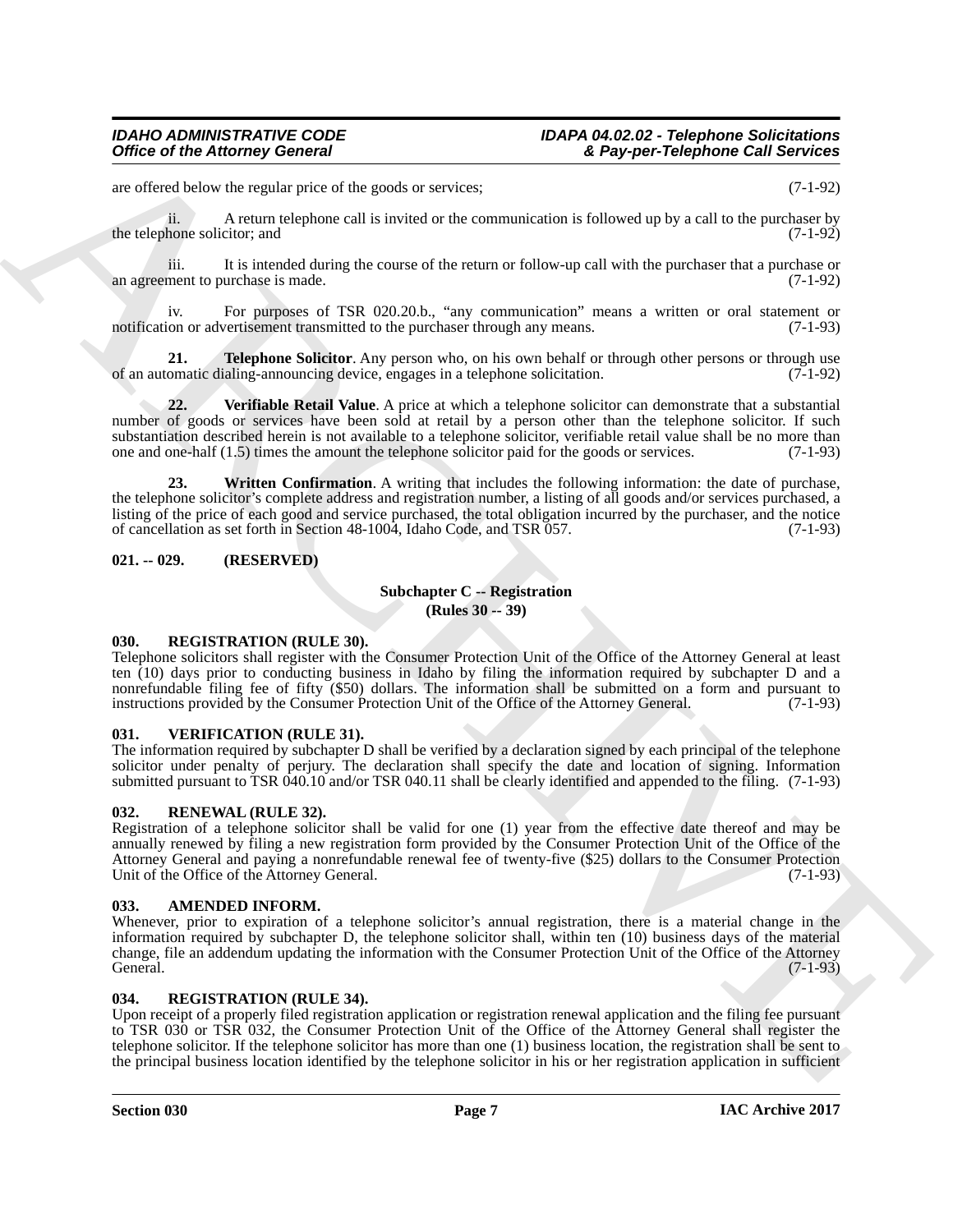number so that the telephone solicitor has one (1) for each location. (7-1-93)

### <span id="page-7-13"></span><span id="page-7-0"></span>**035. POSTING OF REGISTRATION (RULE 35).**

Upon receipt of the registration, the telephone solicitor shall post it in a conspicuous place at each of the telephone solicitor's business locations and shall have available for inspection by any governmental agency at each location a copy of the entire registration application which had been filed with the Consumer Protection Unit of the Office of the Attorney General. (7-1-93) Attorney General.

### <span id="page-7-5"></span><span id="page-7-1"></span>**036. DEFECTIVE REGISTRATION (RULE 36).**

Any registration form which is not properly signed under penalty of perjury and completed properly with all necessary forms attached shall be rejected and returned to the telephone solicitor, and the telephone solicitor shall be deemed not to have filed a registration form with the Consumer Protection Unit of the Office of the Attorney General.

(7-1-93)

# <span id="page-7-14"></span><span id="page-7-2"></span>**037. REGISTRATION TIME PERIOD (RULE 37).**

Within twenty (20) days of the date of receipt of the registration form, the Consumer Protection Unit of the Office of the Attorney General will either register the telephone solicitor, request additional information, or deny the registration. (7-1-93) registration. (7-1-93)

### <span id="page-7-3"></span>**038. -- 039. (RESERVED)**

#### <span id="page-7-15"></span><span id="page-7-9"></span>**Subchapter D -- Telephone Solicitor Disclosure -- Office of the Attorney General (Rules 40 -- 49)**

### <span id="page-7-4"></span>**040. INFORMATION DISCLOSURE (RULE 40).**

Each filing pursuant to subchapter C shall contain the following information, to be provided on forms prepared by the Consumer Protection Unit of the Office of the Attorney General: (7-1-93)

<span id="page-7-6"></span>**01. Name**. The name or names of the telephone solicitor, including the name under which the telephone solicitor is doing or intends to do business, and the name of any parent or affiliated organization that will engage in business transactions with purchasers relating to offers by the telephone solicitor or that accepts responsibility for statements made by, or acts of, the telephone solicitor relating to offers of the telephone solicitor.

(7-1-92)

Office of the Attorney General<br>
and the chypter of the Counter and Theorem and The Counter and The Counter and The Counter and The Counter and The Counter and The Counter and The Counter and The Counter and The Counter an **02. Business Status**. The telephone solicitor's place of organization and, if the telephone solicitor is a corporation, a copy of its articles of incorporation and bylaws and amendments thereto; or, if a partnership, a copy of the partnership agreement; or, if operating under a fictitious business name, the location where the fictitious name has been registered. All the same information shall be included for any parent or affiliated organization disclosed pursuant to TSR 040.01.  $(7-1-93)$ 

<span id="page-7-8"></span>**03.** Location. The complete street address or addresses of all locations, designating the principal from which the telephone solicitor will be conducting business. location from which the telephone solicitor will be conducting business.

<span id="page-7-12"></span>**04. Telephone Numbers**. A listing of all telephone numbers to be used by the telephone solicitor and set where each telephone using each of these telephone numbers is located. (7-1-92) the address where each telephone using each of these telephone numbers is located.

<span id="page-7-10"></span>**05.** Owners and Officers. The name of, and the office held by, the telephone solicitor's officers, directors, trustees, general and limited partners, sole proprietor, and owners, as the case may be, and the names of those persons who have management responsibilities in connection with the telephone solicitor's business activities.  $(7-1-92)$ 

<span id="page-7-11"></span>**Owners and Officers Identification**. The complete address of the principal residence, the date of birth and the driver's license number and state of issuance of each of the persons whose names are disclosed pursuant to TSR 040.05.  $(7-1-93)$ 

<span id="page-7-7"></span>**07. Designated Responsible Persons**. The name and principal residence address of each person the telephone solicitor leaves in charge at each location from which the telephone solicitor conducts business, and the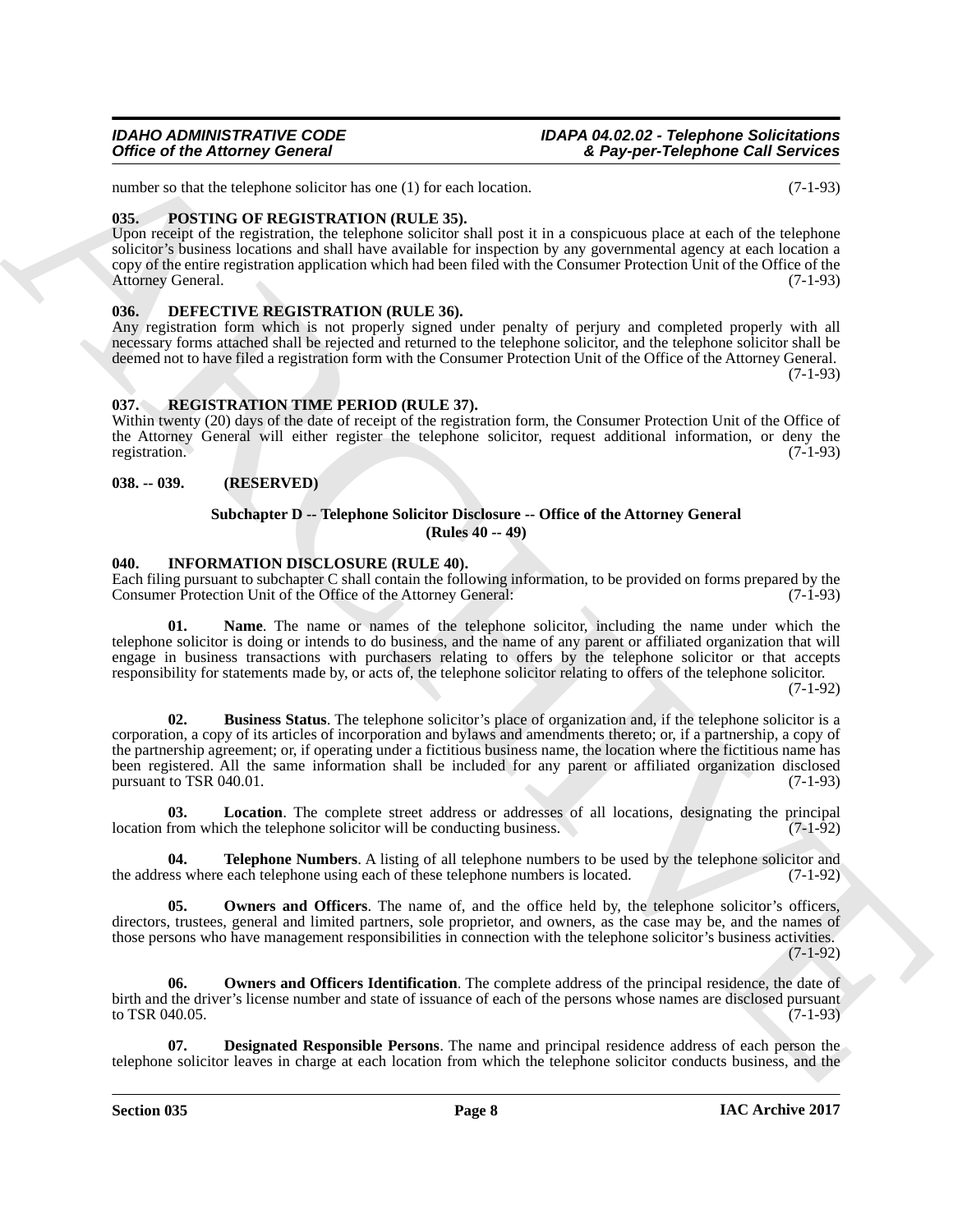business location that each of these persons is or will be in charge of. (7-1-92)

<span id="page-8-0"></span>**08.** Background. A statement, as to both the telephone solicitor, whether a corporation, partnership, firm, association, joint venture, or any other type of business entity (and whether identified pursuant to TSR 040.05 or TSR 040.07 who: (7-1-93) TSR 040.07), and as to any person identified pursuant to TSR 040.05 or TSR 040.07 who:

**a.** Has been convicted of a felony or misdemeanor involving fraud, theft, embezzlement, fraudulent conversion, or misappropriation of property. For purposes of this paragraph, a plea of nolo contendere is a conviction; (7-1-92)

**b.** Has had entered against him or her a final judgment or order in a civil or administrative action, including a stipulated judgment or order, if the complaint or petition in the civil or administrative action alleged acts constituting a violation of the federal Trade Commission Act, or a state's consumer protection or unfair and deceptive practices act, fraud, theft, embezzlement, fraudulent conversion, or misappropriation of property, the use of untrue or misleading representations in an attempt to sell or dispose of real or personal property, or the use of unfair, unlawful or deceptive business practices; (7-1-92)

**c.** Is subject to any currently effective injunction or restrictive court order relating to business activity as the result of an action brought by a federal, state, or local public agency or unit thereof; or (7-1-92)

**d.** Has at any time during the previous seven (7) tax years filed for bankruptcy, been adjudged a bankrupt, been reorganized due to insolvency, or been a principal, director, officer, trustee, general or limited partner, or had management responsibilities of any other corporation, partnership, joint venture, or business entity, that has so filed or was so adjudicated or reorganized, during or within one (1) year after the period that the person held that position; (7-1-92)

Office of the Attorney General solution of the base state of Support Telephone Call Sevience<br>
Final solution and the state of the state of the state of the state of the state of the state of the state of the state of the **e.** For purposes of TSR 040.08.a., TSR 040.08.b., and TSR 040.08.c., the statement required by TSR 040.08 shall identify the telephone solicitor or person, the court or administrative agency rendering the judgment or order, the docket number of the matter, the date of the judgment or order, and the name of the governmental agency, if any, that brought the action resulting in the judgment or order. For purposes of TSR 040.08.d., the statement required by this rule shall include the name and location of the telephone solicitor or person filing in bankruptcy, adjudged a bankrupt, or reorganized due to insolvency, and shall include the date thereof, the court which exercised jurisdiction, and the docket number of the matter;

<span id="page-8-1"></span>**09. Financial Information**. The name of the financial institution and account number for each of the telephone solicitor's demand accounts, checking accounts, and merchant accounts used for the deposit of any credit card charge slips, including but not limited to, credit cards issued by VISA, MasterCard, Discover, American Express, Diners Club or Carte Blanche; (7-1-92)

<span id="page-8-3"></span>**10. Items for Sale**. A description of the items the telephone solicitor is offering for sale and a copy of all sales scripts the telephone solicitor requires salespersons to use when soliciting prospective purchasers, or if no sales script is required to be used, a statement to that effect.  $(7-1-92)$ sales script is required to be used, a statement to that effect.

<span id="page-8-4"></span>**11. Sales Literature**. A copy of all sales information and literature (including but not limited to scripts, outlines, instructions, and information regarding how to conduct sales, sample introductions, sample closings, product information, and contest or premium-award information) provided by the telephone solicitor to salespersons or of which the telephone solicitor informs salespersons, and a copy of all written materials the telephone solicitor sends to any prospective or actual purchaser. (7-1-92)

<span id="page-8-2"></span>**12. Incentive Promotions**. If the telephone solicitor represents or implies, or directs salespersons to represent or imply, to purchasers that the purchaser will receive certain specific items (including a certificate of any type which the purchaser must redeem to obtain the item described in the certificate) or one or more items from among designated items, whether the items are denominated as gifts, premiums, bonuses, prizes, or by other terms of similar meaning, the filing shall include the following: (7-1-92)

**a.** A list of the items offered; (7-1-92)

**Section 040 Page 9**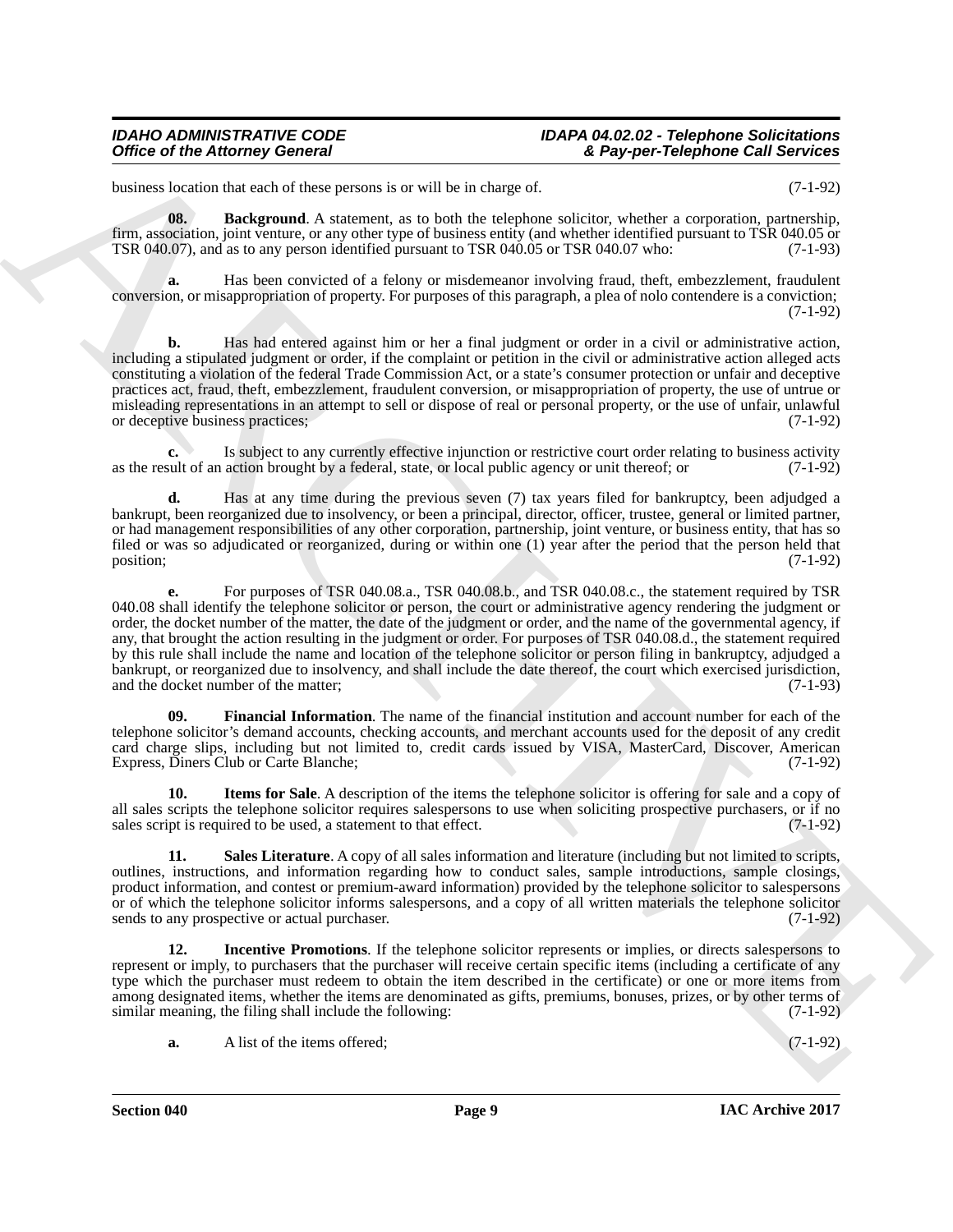**b.** If the purchaser is not guaranteed of receiving any particular item: (7-1-92)

i. The odds a single purchaser has of receiving each item offered; (7-1-92)

ii. The manner in which the telephone solicitor decides which item or items a particular purchaser is to receive; and (7-1-92)

iii. The name and address of each recipient who has, during the preceding twelve (12) months (or if the telephone solicitor has not been in business that long, during the period the telephone solicitor has been in business), received the item having the greatest value and the item with the smallest odds of being received; (7-1-92)

The verifiable retail value of each item the purchaser has been offered, awarded or may be basis for the valuation; (7-1-92) awarded, and the basis for the valuation;

**d.** All rules, regulations, terms, and conditions a purchaser must meet in order to receive the item; and, (7-1-93)

**e.** The price paid by the telephone solicitor to its supplier for each of these items and the name, address, and telephone number of each item's supplier. (7-1-92)

### <span id="page-9-0"></span>**041. -- 049. (RESERVED)**

### <span id="page-9-10"></span>**Subchapter E -- Telephone Solicitor Disclosure -- Purchaser (Rules 50 -- 59)**

### <span id="page-9-8"></span><span id="page-9-1"></span>**050. MATERIAL DISCLOSURES (RULE 50).**

At the time the telephone solicitation is made and prior to consummation of any sales transaction, the telephone solicitor shall disclose material terms of the transaction to each purchaser. Subchapter E identifies information that is material for various types of telephone solicitation promotions. (7-1-93)

#### <span id="page-9-2"></span>**051. INCENTIVE PROMOTIONS (RULE 51).**

If the telephone solicitor represents or implies that a purchaser will receive, without charge therefor, certain specific items or one (1) item from among designated items, whether the items are denominated as gifts, premiums, bonuses, prizes, or by other terms of similar meaning, the telephone solicitor shall provide the following: (7-1-92)

<span id="page-9-6"></span>**01.** Odds. The information required to be filed by TSR 040.12.b.i., TSR 040.12.b.ii., TSR 040.12.c., and 040.12.d. and 040.12.d. (7-1-93)

<span id="page-9-7"></span><span id="page-9-4"></span>**02. Address**. The complete street address of the location from which the salesperson is calling the r and, if different, the complete street address of the telephone solicitor's principal location. (7-1-92) purchaser and, if different, the complete street address of the telephone solicitor's principal location.

Office of the Attorney General variants of Asymper-Telephrone Call Sevinces<br>
(a) the probability is a symmetric order which the relations of the California of the California California (3)<br>
(b) the main of the Section of **03. Prize Winners**. The total number of individuals who have actually received from the telephone solicitor, during the preceding twelve (12) months (or if the telephone solicitor has not been in business that long, during the period the telephone solicitor has been in business), the item having the greatest verified retail value, and the item with the smallest odds of being received. (7-1-92)

<span id="page-9-5"></span>**04. No Purchase Necessary**. That no purchase is necessary in order to receive the goods or services that have been offered to the consumer as an inducement to attend the in-person sales presentation or contact the seller by telephone or by mail, but only if the seller follows up the consumer's mail contact with a telephone contact. (7-1-93)

#### <span id="page-9-3"></span>**052. PRECIOUS STONES AND MINERAL PROMOTIONS (RULE 52).**

If the telephone solicitor is offering to sell any metal, stone, or mineral, the telephone solicitor shall provide the following information: (7-1-92)

<span id="page-9-9"></span>**01. Telephone Solicitor Address**. The complete street address of the location from which the salesperson is calling the purchaser and, if different, the complete street address of the telephone solicitor's principal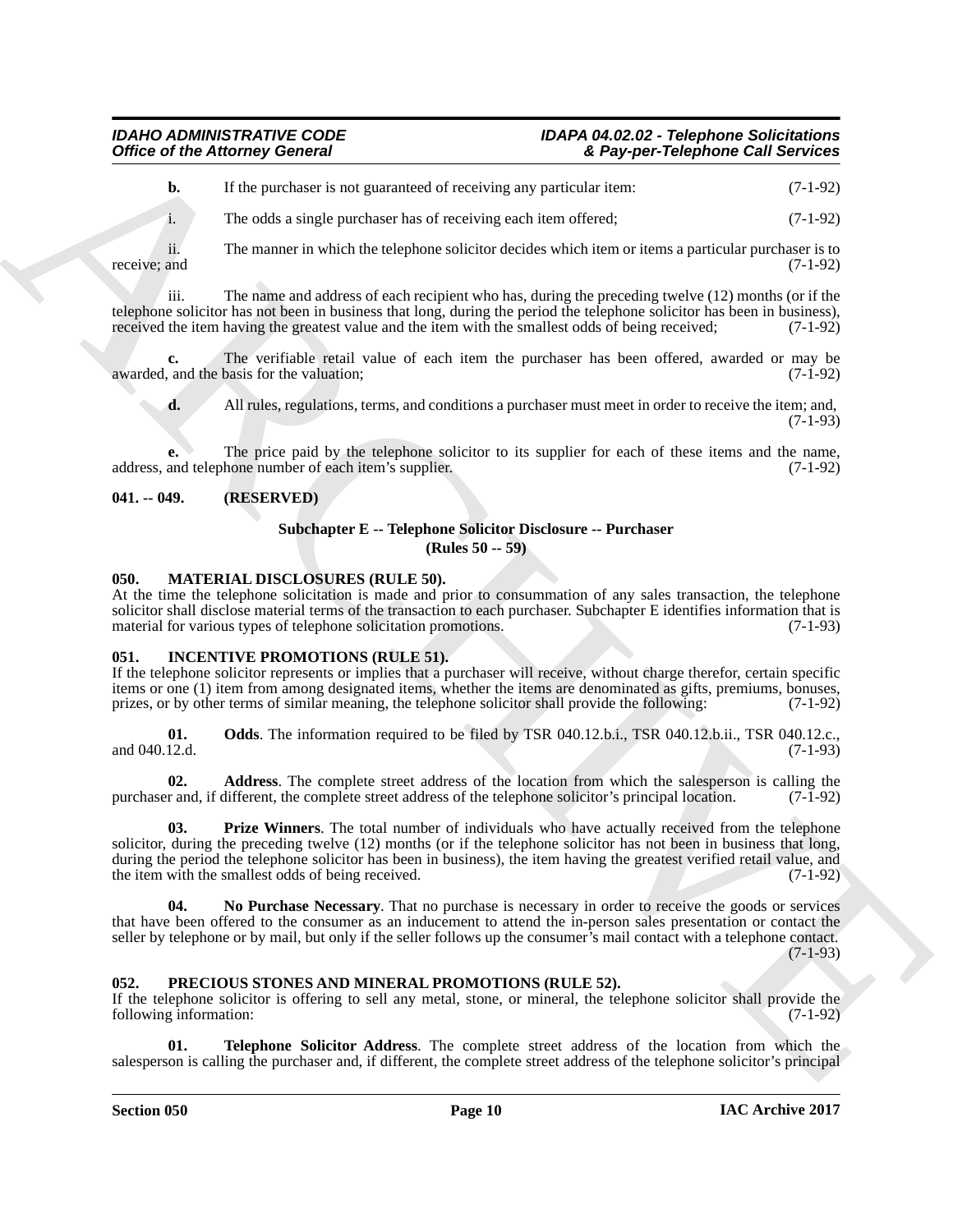<span id="page-10-6"></span> $\lambda$  location. (7-1-92)

<span id="page-10-5"></span>**02. Precious Ore Location**. The address of each location where the metal, stone, or material will be kept. If the metal, stone, or material is not kept on premises owned by the telephone solicitor or at an address or addresses set forth in compliance with TSR 040.03, the name of the owner of the business at which the metal, stone, or mineral will be kept. (7-1-93)

Office of the Attorney General<br>
Neutron Can Leading To address of each bands when the state and the state of the state and the state of the state and the state of the state of the state of the state of the state of the st **03. Earning Claims**. If the telephone solicitor makes any representations as to the earning or profit potential of purchases of any metal, stone, or mineral, all data which substantiates the claims made. If the representation relates to previous sales made by the telephone solicitor or a related entity, substantiating data shall be based on the experiences of at least fifty percent (50%) of the persons who have purchased the particular metal, stone, or mineral from the telephone solicitor or related entity during the preceding six (6) months (or if the telephone solicitor or related entity has not been in business that long, during the period the telephone solicitor or related entity has been in business) and shall include the raw data upon which the representation is based, including, but not limited to, all of the following:  $(7-1-92)$ 

**a.** The length of time the telephone solicitor or related entity has been selling the particular metal, mineral being offered; (7-1-92) stone, or mineral being offered;

**b.** The number of purchasers thereof from the telephone solicitor or related entity known to the telephone solicitor or related entity to have made at least the same earnings or profit as those represented; and

(7-1-92)

**c.** The percentage that the number disclosed pursuant to TSR 052.03.b., represents of the total number of purchasers from the telephone solicitor or related entity of the particular metal, stone, or mineral. (7-1-93)

#### <span id="page-10-0"></span>**053. OIL, GAS, AND MINERAL FIELD PROMOTIONS (RULE 53).**

If the telephone solicitor is offering to sell an interest in oil, gas, mineral fields, wells, or exploration sites the telephone solicitor shall provide the following information: (7-1-92)

<span id="page-10-3"></span>**01. Telephone Solicitor Address**. The complete street address of the location from which the salesperson is calling the purchaser and, if different, the complete street address of the telephone solicitor's principal location. (7-1-92)  $location.$  (7-1-92)

<span id="page-10-4"></span>**02. Telephone Solicitor's Ownership Interest**. The telephone solicitor's ownership interest, if any, in d, well, or site being offered for sale. (7-1-92) each field, well, or site being offered for sale.

<span id="page-10-2"></span>**03. Number of Interests**. The total number of interests to be sold in each field, well, or site being or sale. (7-1-92) offered for sale.

<span id="page-10-1"></span>**04. Earning Claims**. If the telephone solicitor makes any representation as to the earning or profit potential of purchases of any interest in these fields, wells, or sites, the filing shall include data to substantiate the claims made. If the representation relates to previous sales made by the telephone solicitor or a related entity, the substantiating data shall be based on the experiences of at least fifty percent (50%) of the purchasers of the particular interests from the telephone solicitor or the related entity during the preceding six (6) months (or if the telephone solicitor has not been in business that long, during the period the telephone solicitor or related entity has been in business) and shall include the raw data upon which the representation is based, including, but not limited to, all of the following:  $(7-1-92)$ 

**a.** The length of time the telephone solicitor or related entity has been selling the particular interests in s, wells, or sites being offered; (7-1-92) the fields, wells, or sites being offered;

**b.** The number of purchasers of the particular interests from the telephone solicitor or related entity known to the telephone solicitor to have made at least the same earnings as those represented; and (7-1-92)

The percentage which the number disclosed pursuant to TSR 053.04.b., represents of the total sers of the particular interests from the telephone solicitor or related entity. (7-1-93) number of purchasers of the particular interests from the telephone solicitor or related entity.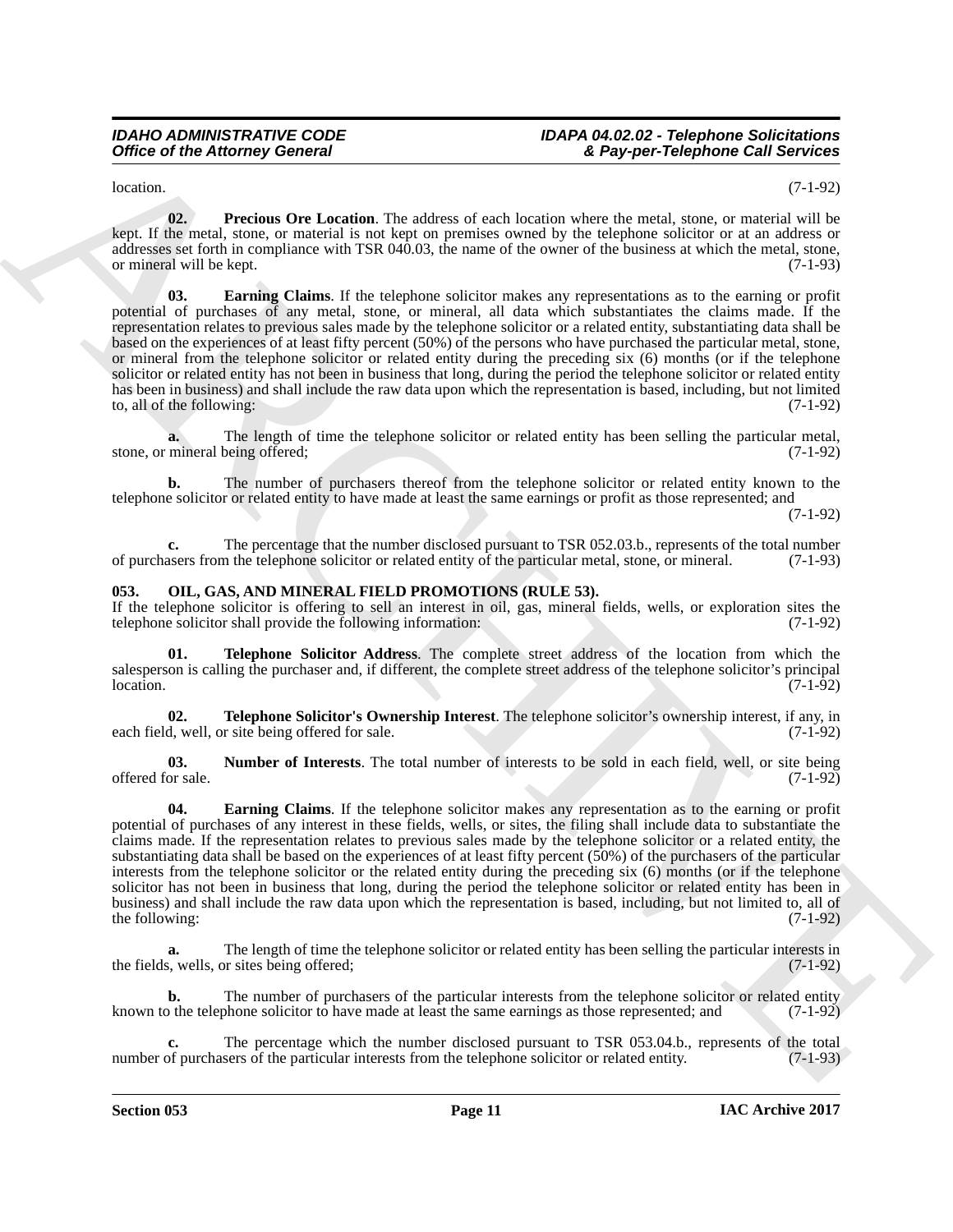#### <span id="page-11-0"></span>**054. OFFICE SUPPLIES AND EQUIPMENT PROMOTIONS (RULE 54).**

If the telephone solicitor represents that office equipment or supplies are being offered at prices below those usually charged for these items, the telephone solicitor shall provide the following information: (7-1-92) charged for these items, the telephone solicitor shall provide the following information:

<span id="page-11-10"></span>**01. Telephone Solicitor Address**. The complete street address of the location from which the salesperson is calling the purchaser and, if different, the complete street address of the telephone solicitor's principal<br>(7-1-92)  $location.$  (7-1-92)

<span id="page-11-9"></span>**Manufacturer**. The name of the manufacturer of each of the items the telephone solicitor has le and in which the purchaser expresses interest. (7-1-92) represented for sale and in which the purchaser expresses interest.

#### <span id="page-11-6"></span><span id="page-11-1"></span>**055. COMPLIANCE WITH SECTION 48-603A, IDAHO CODE (RULE 55).**

A telephone solicitor shall comply with the provisions of Section 48-603A, Idaho Code. (7-1-93)

#### <span id="page-11-11"></span><span id="page-11-2"></span>**056. ORAL NOTICE OF CANCELLATION AND TELEPHONE SOLICITOR IDENTIFICATION (RULE 56).**

If a sale or purchase is completed, the telephone solicitor must orally inform the purchaser of his or her cancellation rights as provided by Section 48-1004(2), Idaho Code, state the telephone solicitor's registration number issued by the attorney general, and give the full street address, including the telephone number, of the telephone solicitor.

(7-1-93)

#### <span id="page-11-8"></span><span id="page-11-3"></span>**057. NOTICE OF CANCELLATION (RULE 57).**

Office of the Attorney General Company and DVD (1997) and Taylor Telescope and the System Company of the Attorney Company and the System of the System of the System of the System of the System of the System of the System Unless the purchaser has an unqualified right to return the goods or cancel the services and receive a full refund, the telephone solicitor shall send a written confirmation to the purchaser, which shall contain the following statement in ten (10) point bold face type, which sets forth a purchaser's right to cancel any agreement made pursuant to a telephone solicitation:

#### **NOTICE OF CANCELLATION**

You may cancel this transaction, without any penalty or obligation whatsoever, within three (3) business days of the date on which you receive this written confirmation.

If you cancel, all payments or other consideration which have already been made by you will be returned within ten (10) business days following receipt by the telephone solicitor of your cancellation notice.

If you cancel, you must return the goods to the telephone solicitor at the address listed below and at the telephone solicitor's risk and expense within twenty-one (21) days of the date you receive back from the telephone solicitor the payments or consideration you have already made.

To cancel this transaction, deposit in the mail or deliver a signed and dated copy of this cancellation notice or any other written notice to (name of telephone solicitor), at (address of seller's place of business) not later than midnight of the third business day after which you received this notice.

I hereby cancel this transaction.

(Date) (Buyer's signature) (7-1-92)

<span id="page-11-4"></span>**058. -- 059. (RESERVED)**

#### <span id="page-11-7"></span>**Subchapter F -- Information Provider Disclosures (Rules 60 -- 69)**

#### <span id="page-11-12"></span><span id="page-11-5"></span>**060. PREAMBLE MESSAGE (RULE 60).**

An information provider that offers pay-per-telephone-call services to persons in this state shall include at the beginning of its service a preamble message. The preamble message shall be clearly understandable and audible. No preamble message shall be required if the total charge for the pay-per-telephone-call service is less than two dollars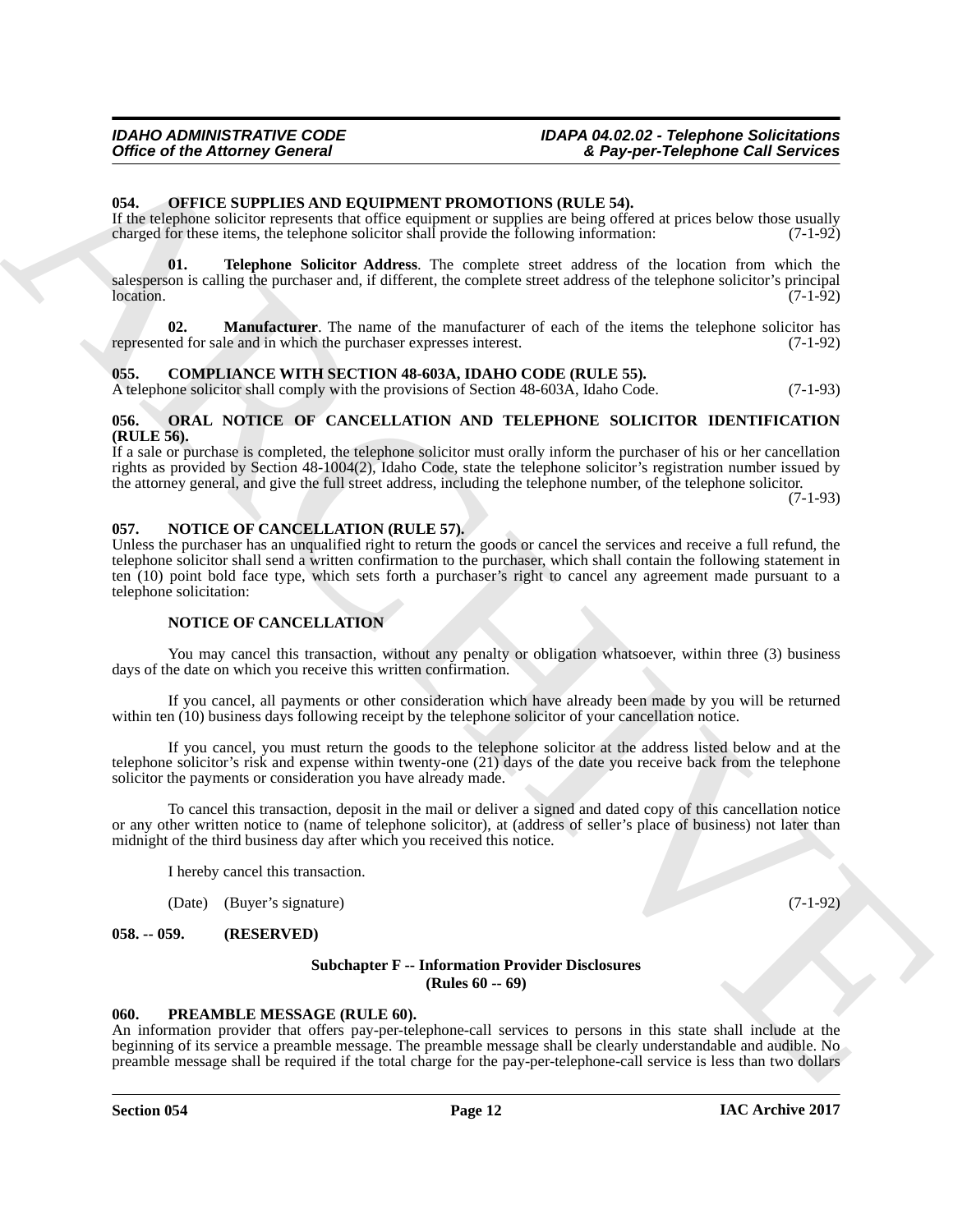$(32).$  (32).

# <span id="page-12-14"></span><span id="page-12-0"></span>**061. PAY-PER-TELEPHONE-CALL SERVICES AIMED AT CHILDREN (RULE 61).**

Any pay-per-telephone-call service that is aimed at or of likely interest to children under the age of eighteen (18), must contain a statement that the caller should hang up unless he or she has parental permission. (7-1-92)

# <span id="page-12-9"></span><span id="page-12-1"></span>**062. BYPASS (RULE 62).**

A telephone caller may be provided the means to bypass the preamble message after the first call, provided that the caller has sole control of that capability, except that any bypass device or mechanism shall be disabled for a period of thirty (30) days following the effective date of a price increase for the pay-per-telephone-call service. Instructions on how to bypass the preamble message shall either be at the end of the preamble message or at the end of the pay-per-<br>telephone-call service. (7-1-92) telephone-call service.

# <span id="page-12-15"></span><span id="page-12-2"></span>**063. PREAMBLE MESSAGE MODIFICATION (RULE 63).**

If the pay-per-telephone-call service originates and terminates within local exchange areas served by the same telephone company within the state of Idaho, the information provider may apply to the Attorney General for permission to modify the preamble message. The Attorney General may grant such permission if he is satisfied that the modified message will adequately disclose sufficient material facts which will safeguard the public against deceit and financial hardship and does not have the capacity, tendency, or effect of misleading a person acting reasonably under the circumstances. The Attorney General's decision is final and nonreviewable. (7-1-92)

# <span id="page-12-8"></span><span id="page-12-3"></span>**064. ADVERTISEMENT DISCLOSURES (RULE 64).**

Office of the Attorney General  $\epsilon$  (Eq. 2)  $\epsilon$  (Eq. 2)  $\epsilon$  (Eq. 2)  $\epsilon$  (Eq. 2)  $\epsilon$  (Eq. 2)  $\epsilon$  (Eq. 2)  $\epsilon$  (Eq. 2)  $\epsilon$  (Eq. 2)  $\epsilon$  (Eq. 2)  $\epsilon$  (Eq. 2)  $\epsilon$  (Eq. 2)  $\epsilon$  (Eq. 2)  $\epsilon$  (Eq. 2)  $\epsilon$  (Eq. 2)  $\epsilon$  (Eq If the total charge for the pay-per-telephone-call service is more than two dollars (\$2), advertisements for pay-pertelephone-call services must clearly and conspicuously disclose in the advertisement all per-call charges, and contain the information required to be set forth in TSR 020.16.a. For purposes of TSR 064, a listing in any section of a telephone directory of general circulation or any other directory in which businesses or professions are listed alphabetically and which are not published more than twice in a consecutive twelve (12) month period of time does not constitute an advertisement. Information providers who advertise pay-per-telephone-call service in such a directory shall clearly and conspicuously disclose that the service is a pay-per-telephone-call service, but need not disclose the price or cost of the service. (7-1-93) disclose the price or cost of the service.

#### <span id="page-12-4"></span>**065. -- 069. (RESERVED)**

#### <span id="page-12-17"></span>**Subchapter G -- Unlawful Acts (Rules 70 -- 79)**

#### <span id="page-12-10"></span><span id="page-12-5"></span>**070. INTIMIDATION (RULE 70).**

It is an unlawful act for a telephone solicitor to intimidate or torment any person of normal and reasonable sensitivities in connection with a telephone solicitation. For purposes of TSR 070, intimidate or torment includes, but is not limited to, contacting a purchaser after the purchaser has requested that the telephone solicitor not call the purchaser again or contacting the purchaser within ninety (90) days after the purchaser has twice declined a telephone solicitation. (7-1-93) solicitation. (7-1-93)

#### <span id="page-12-16"></span><span id="page-12-6"></span>**071. REFUSAL TO HANG UP (RULE 71).**

It is an unlawful act for a telephone solicitor to refuse to hang up and free a purchaser's line immediately once requested to do so by the purchaser. (7-1-92) requested to do so by the purchaser.

# <span id="page-12-7"></span>**072. MISREPRESENTATIONS (RULE 72).**

<span id="page-12-13"></span>It is an unlawful act for a telephone solicitor to: (7-1-92)

**01. Price, Quality, or Availability Misrepresentations**. Misrepresent the price, quality, or availability of the goods or services being offered to the purchaser. (7-1-92)

**02. Material Disclosures**. Fail to disclose all material matters relating directly or indirectly to the goods or services. (7-1-92)

<span id="page-12-12"></span><span id="page-12-11"></span>**03.** Idaho Registration. Advertise or imply that the telephone solicitor has a valid Idaho registration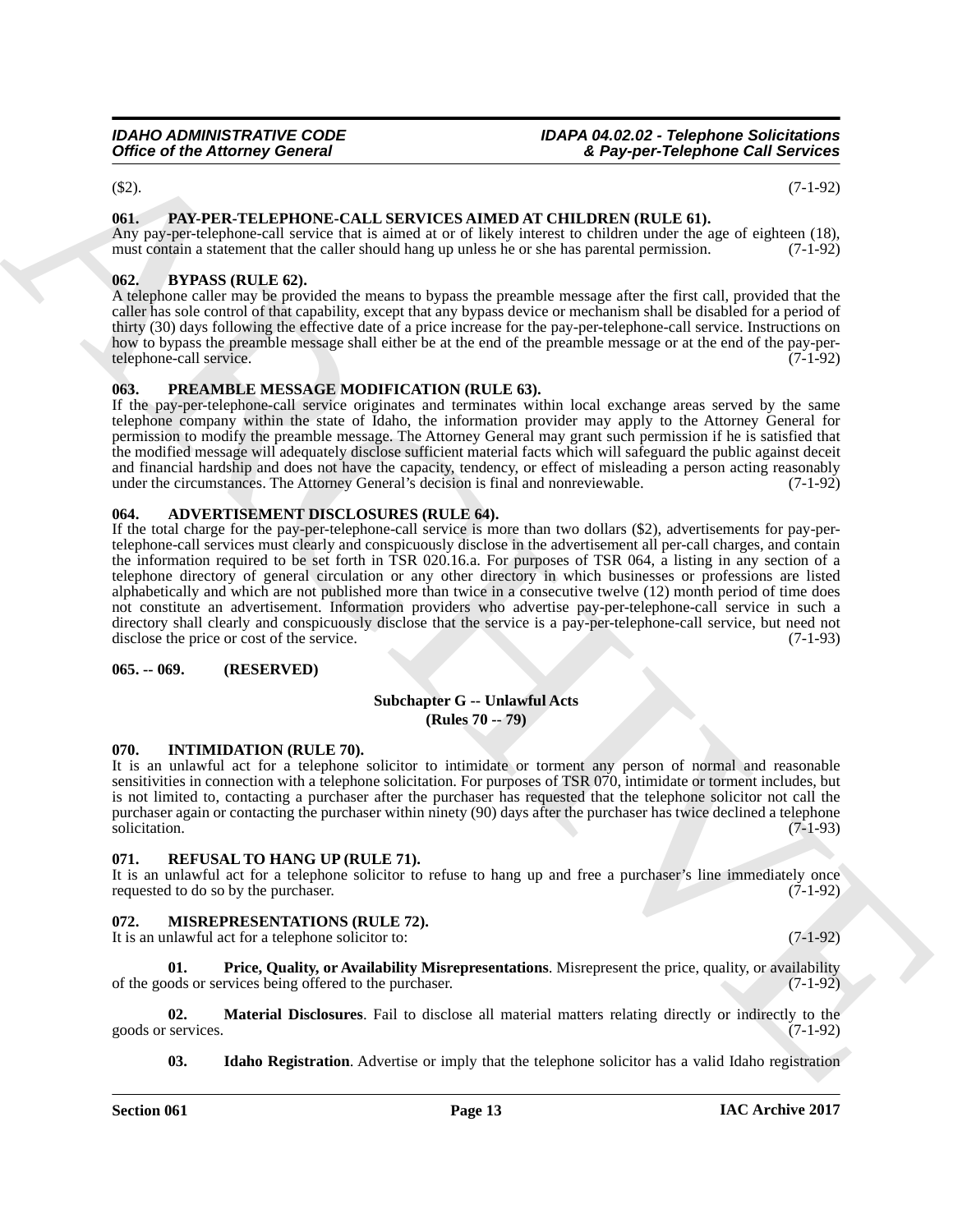number when the solicitor does not. (7-1-92)

<span id="page-13-8"></span>**04.** Attorney General Approval. Represent or imply that the fact that the telephone solicitor has registered with the Consumer Protection Unit of the Office of the Attorney General constitutes endorsement or approval of the telephone solicitor, the telephone solicitor's goods or services, or the promotion the telephone solicitor is offering. (7-1-92)

# <span id="page-13-7"></span><span id="page-13-0"></span>**073. COMPLIANCE WITH RULES (RULE 73).**

It is an unlawful act for a telephone solicitor or an information provider to violate any applicable provisions or requirements of the ITSA, the IPTCA, or these rules. (7-1-93)

# <span id="page-13-1"></span>**074. -- 079. (RESERVED)**

# **Subchapter H -- Service of Process**

**(Rules 80 -- 89)**

#### <span id="page-13-6"></span><span id="page-13-2"></span>**080. APPOINTMENT OF ATTORNEY GENERAL AS AGENT FOR SERVICE OF PROCESS (RULE 80).**

Office of the Attorney General<br>
and the Attorney General<br>
and the Attorney General Approximation of the Company of the Control of the Control of the Control of the Control of the Control of the Control of the Control of t Every telephone solicitor shall, in conjunction with subchapters C and D, file with the Consumer Protection Unit of the Office of the Attorney General an irrevocable consent appointing the Attorney General as an agent to receive civil process in any action, suit, or proceeding brought under the ITSA, or these rules. The consent shall be on a form provided by the Consumer Protection Unit of the Office of the Attorney General. (7-1-93)

### <span id="page-13-3"></span>**081. SERVICE OF PROCESS (RULE 81).**

Service of process may be effected on any telephone solicitor for any action, suit, or proceeding brought under the ITSA, or these rules, by leaving a copy of the summons and complaint in the Consumer Protection Unit of the Office of the Attorney General. Service is not effective and complete, however, until five (5) days after the plaintiff, who may be the Attorney General: (7-1-93)

<span id="page-13-10"></span>**01.** Notice. Sends notice of the summons and complaint by registered mail to the telephone solicitor at ddress on file with the Consumer Protection Unit of the Office of the Attorney General. (7-1-92) its last address on file with the Consumer Protection Unit of the Office of the Attorney General.

<span id="page-13-9"></span>**02. Affidavit**. Files an affidavit of compliance with the provisions of Section 48-1006(2)(d), Idaho Code. (7-1-93)

# <span id="page-13-11"></span><span id="page-13-4"></span>**082. TELEPHONE SOLICITOR ADDRESS (RULE 82).**

Every telephone solicitor shall keep the Consumer Protection Unit of the Office of the Attorney General apprised of its current street address at which it can be contacted. (7-1-92)

# <span id="page-13-5"></span>**083. -- 999. (RESERVED)**